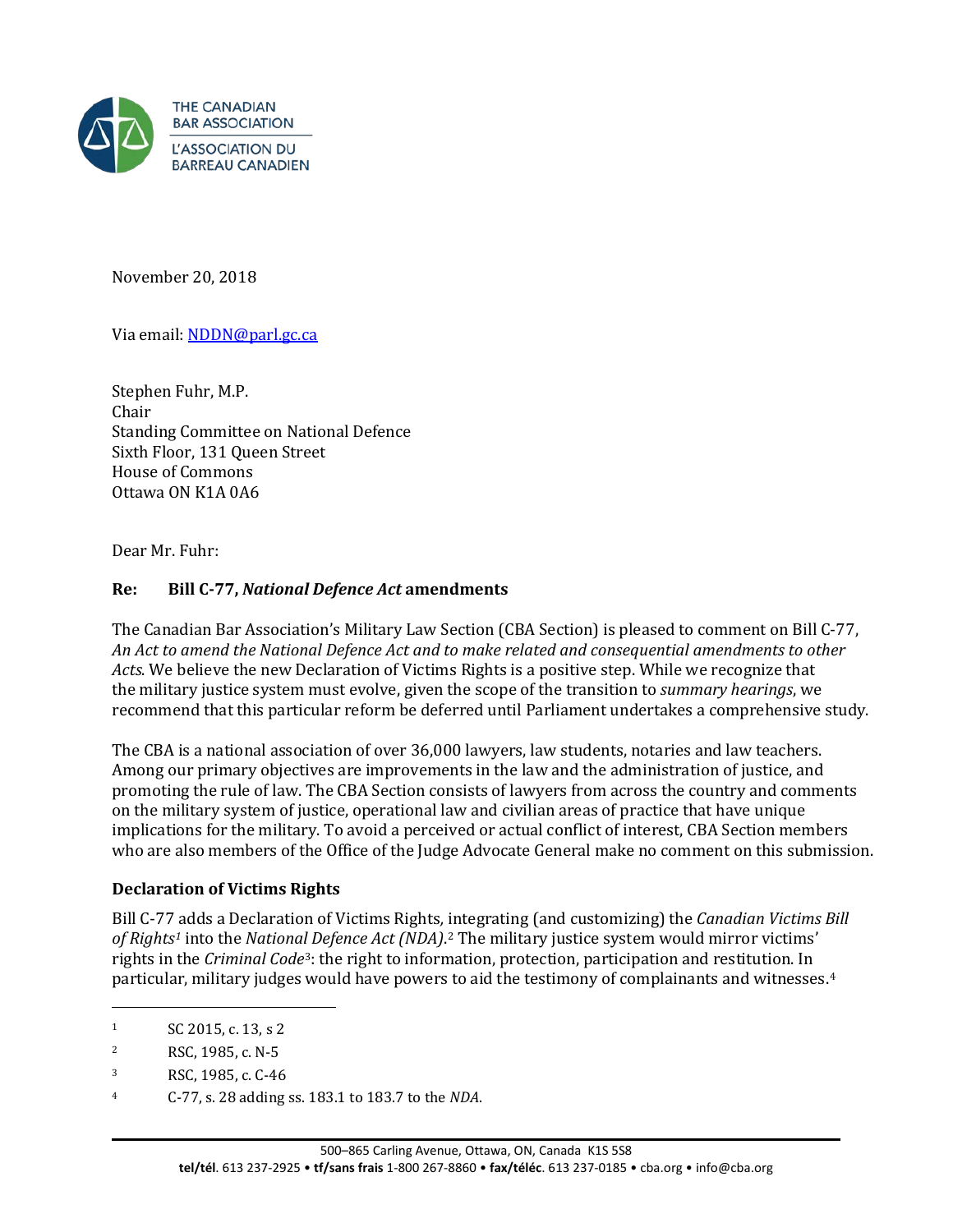The court martial system deals with offences often involving victims. It follows that these victims should be entitled to an analogous level of protection to victims in the civilian system.

Every effort should be made to ease the burden of victims and Bill C-77 is a positive step. Generally, it articulates specific rights of victims without adding procedural roadblocks for the court martial system.

The new Declaration of Victims Rights is to be "construed and applied in a manner that is reasonable in the circumstances and in a manner that is not likely to:

- 1) interfere with the proper administration of military justice;
- 2) interfere with ministerial discretion in respect of any service offence;
- 3) interfere with the discretion that may be exercised by any person or body authorized to release an accused person or offender into the community;
- 4) endanger the life or safety of any individual; or
- 5) cause injury to international relations, national defence or national security"[5.](#page-1-0)

Given the military context, the CBA Section understands the legitimate purpose of these confines. We reiterate, however, the importance of protecting victims and trust that an appropriate balancing of challenging interests will be conducted when applying the Declaration of Victims Rights.

## **Victim's Liaison Officer**

Unique to the military regime, Bill C-77 creates a "victim's liaison officer" to act as a point-of-contact between military judicial actors and victims throughout the proceedings. Given the particular context of the Canadian Armed Forces, particularly when victims are foreign nationals unaccustomed with Canadian legal proceedings, we support this role – but stress the importance of the victim's liaison officers receiving appropriate training.

# **Victims' Right to be Informed**

The Declaration of Victims Rights would give victims the right to be informed about "the offender while they are in a service prison or detention barrack."<sup>[6](#page-1-1)</sup> There is no equivalent in civilian justice. This raises concerns, because information about inmates – with the exceptio[n](#page-1-2) of the time of release – is normally considered personal information protected by the *Privacy Act*.7

Bill C-77 should clearly articulate the type of information made available to victims and whether the disclosure would be *as of right* or *discretionary.[8](#page-1-3)*

### **Summary Hearings: Fundamental Changes to the Military Justice System**

The military justice system has a two-tiered tribunal structure: court martial and summary trial. Courts martial are formal military courts where independent military judges preside. They are similar to civilian criminal courts, and try more serious offences than those at summary trial.<sup>9</sup> Summary trials

j

<span id="page-1-0"></span><sup>5</sup> C-77, s. 7 adding ss. 71.17-71.21 to the *NDA.*

<span id="page-1-1"></span><sup>6</sup> C-77, s. 7 adding sub-par. 71.04(1)(a) to the *NDA*.

<span id="page-1-2"></span><sup>7</sup> RSC, 1985, c. P-21.

<span id="page-1-3"></span><sup>8</sup> For example, section 26 of the *Corrections and Conditional Release Act* recognizes that the victim's right to information may, on occasion, yield to considerations such as the offender's privacy and the safety of the public.

<span id="page-1-4"></span><sup>&</sup>lt;sup>9</sup> An Overview of Canada's Military Justice System, National Defence *(online)*.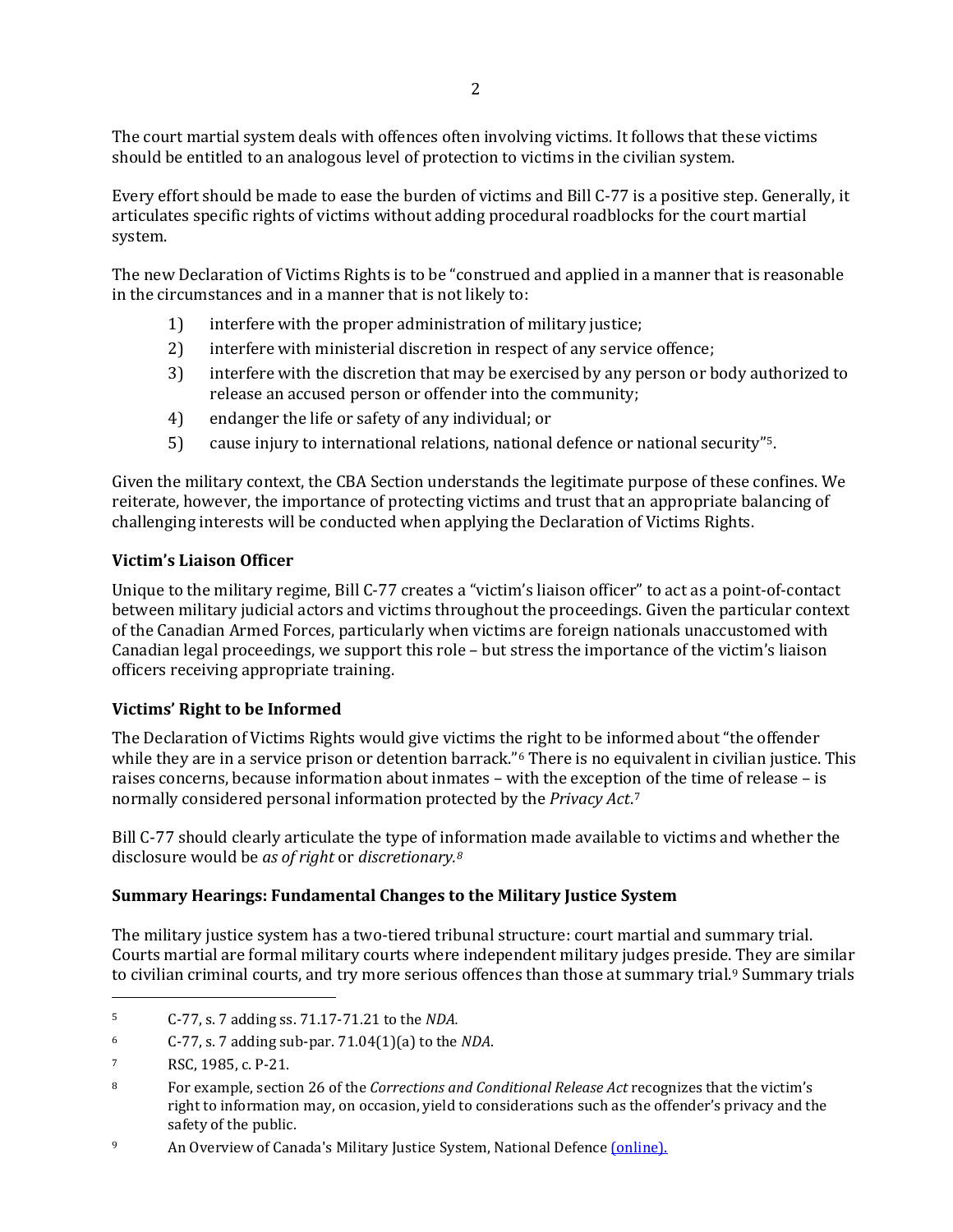are decided by a Comm[an](#page-2-0)ding Officer, delegated officer or superior commander, and have fewer procedural protections.10

Under the current system, the accused has the right to be tried by a court martial rather than a summary trial, except where:

(1) the charge is one of five minor service offences<sup>11</sup>; and

(2) the circumstances surrounding the offence are sufficiently minor in nature that the officer exercising summary trial jurisdiction concludes that a punishment of detention, reduction in rank or a fine in excess of 25% of the accused's monthly basic pay would not be warranted if the accused were found guilty.

In 2017-2018, there were 596 summary trials and 62 courts martial.[12](#page-2-2) 

Currently, offences tried by summary trial and court martial are "service offences". They are listed in the Code of Service Discipline (Part III of the *NDA)* expressly, or incorporated from the *Criminal Code*. There is concurrent jurisdiction between civilian criminal courts and courts martial for offences incorporated into the *NDA*. The scope of the court martial's jurisdiction over service offences, on the right to be tried by a jury, is before the Supreme Court of Canada.[13](#page-2-3)

Bill C-77 would replace summary trials with *summary hearings* and introduce the concept of "service infractions". The burden of proof for summary hearings would be *balance of probabilities*, as opposed to the existing burden of *beyond a reasonable doubt* for summary trials. A conviction of a service infraction at a summary hearing would not preclude being tried by court martial for an offence arising from the same facts.[14](#page-2-4)

The purported aim of the change is to reform summary trials into a non-penal, non-criminal summary hearing process for dealing with minor *service infractions*. More serious *service offences* would continue to be tried by court martial.

We understand that *service infractions* would: a) not be criminal offences; b) be punishable by one, or a combination of, sanctions; and c) be further defined in regulations. Sanctions would include "reduction in rank, reprimands, deprivation of pay, and other minor sanctions."[15](#page-2-5) The range of punishment for service infractions would be more limited than the current summary trial range of punishment.

The transition from summary trials to summary hearings is a fundamental change that would significantly alter the essence of the military justice system. The summary trial is the predominant

<span id="page-2-0"></span>j 10 See *Queen's Regulations and Orders* (QR&O,) Chapter 108[, online,](http://www.forces.gc.ca/en/about-policies-standards-queens-regulations-orders-vol-02/toc-108.page) and National Defence, *Military Justice at the Summary Trial Level 2.2*, B-GG-005-027/AF-011, Updated, January 12th 2011, [online.](http://www.forces.gc.ca/en/about-reports-pubs-military-law-summary-trial-level/index.page)

<span id="page-2-1"></span><sup>&</sup>lt;sup>11</sup> The five minor offences are: insubordinate behaviour; quarrels and disturbances; absence without leave; drunkenness; and conduct to the prejudice of good order and discipline where the offence relates to military training, maintenance of personal equipment, quarters or work space, or dress and deportment. (JAG Annual Report for 2017-2018, p.14[, online.\)](http://www.forces.gc.ca/en/about-reports-pubs-military-law/index.page)

<span id="page-2-2"></span><sup>&</sup>lt;sup>12</sup> JAG Annual Report for 2017-2018

<span id="page-2-3"></span><sup>13</sup> *Beaudry v. R.* 2018 CMAC 4 (SCC 38308). Supreme Court of Canada has postponed hearing in *Stillman* (SCC 37701 [online\)](https://www.scc-csc.ca/case-dossier/info/dock-regi-eng.aspx?cas=37701), to consider the Court Martial Appeal Court ruling in *Beaudry)*.

<span id="page-2-4"></span><sup>&</sup>lt;sup>14</sup> Under the current system, a person cannot be tried by court martial for a matter that has been determined by summary trial (*autrefois acquit, autrefois convict*): s. 66 of the *NDA*.

<span id="page-2-5"></span><sup>15</sup> Bill C-77 Departmental Backgrounder, May 10, 2018 [online.](https://www.canada.ca/en/department-national-defence/news/2018/05/enhancing-victims-rights-in-the-military-justice-system-an-act-to-amend-the-national-defence-act-and-to-make-related-and-consequential-amendments-t.html) One sanction labelled *minor* is confinement to barracks, which can amount to a form of house arrest (i.e. penal sanction)